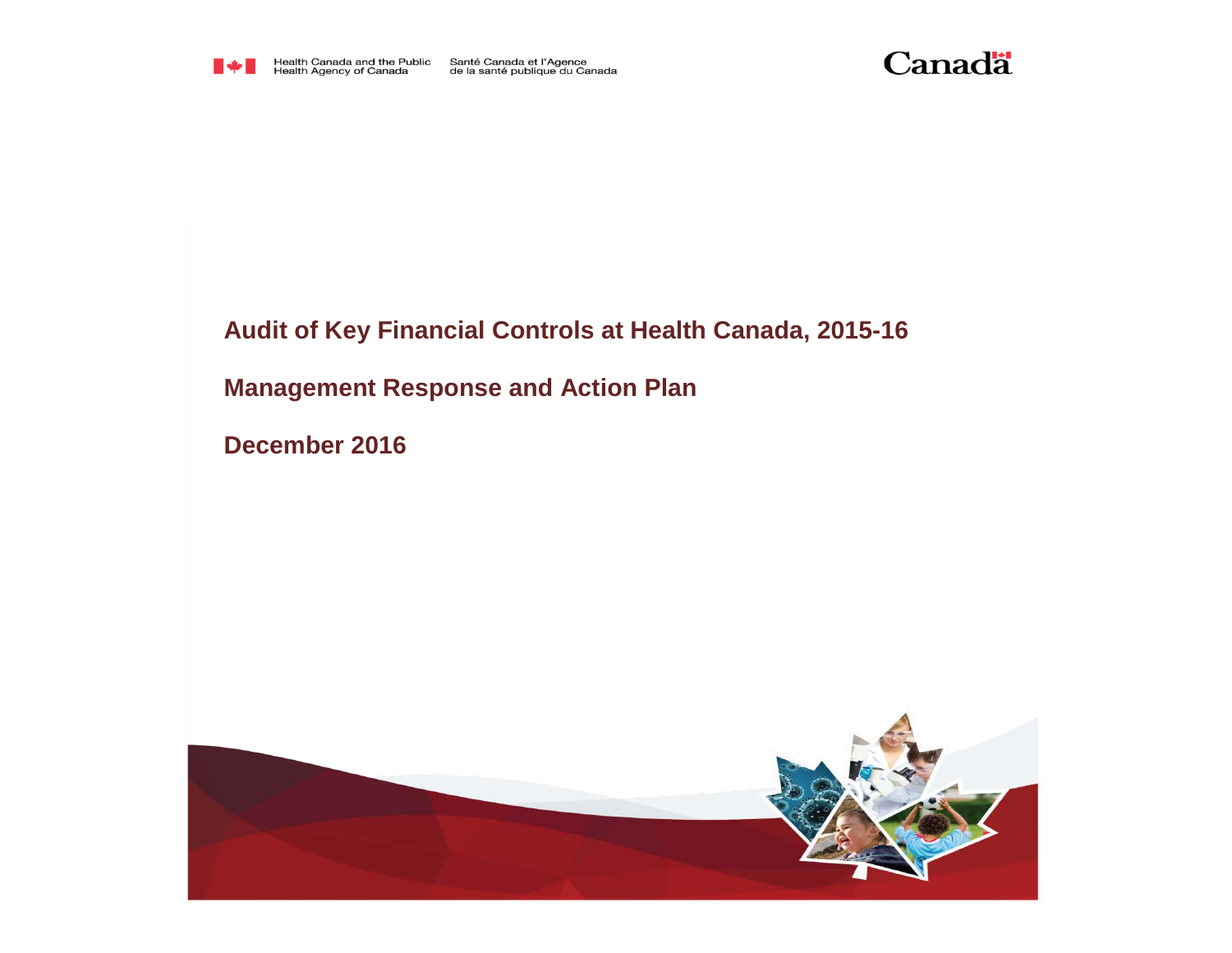| <b>Recommendations</b>                                                                                                                                                                                                                                                                             | <b>Management Response and</b><br><b>Planned Management Action</b>                                                                                                                  | <b>Deliverables</b>                                                                                                                                                                                                                                           | <b>Expected</b><br><b>Completion</b><br><b>Date</b> | <b>Responsibility</b>                                                                                              |
|----------------------------------------------------------------------------------------------------------------------------------------------------------------------------------------------------------------------------------------------------------------------------------------------------|-------------------------------------------------------------------------------------------------------------------------------------------------------------------------------------|---------------------------------------------------------------------------------------------------------------------------------------------------------------------------------------------------------------------------------------------------------------|-----------------------------------------------------|--------------------------------------------------------------------------------------------------------------------|
| <b>Recommendation 1</b>                                                                                                                                                                                                                                                                            | Management agrees with this recommendation.                                                                                                                                         |                                                                                                                                                                                                                                                               |                                                     |                                                                                                                    |
| It is recommended that Assistant<br>Deputy Minister, Regional<br>Operations, First Nations and<br>Inuit Health Branch, ensure that<br>employees with the authority to<br>approve expenditure initiation for<br>patient travel have a medical<br>transportation officer specimen<br>signature card. | FNIHB will confirm that regional<br>employees in positions requiring<br>them to approve non-insured<br>non-emergency medical travel have<br>a valid MTO specimen signature<br>card. | 1.1 Email attestation<br>by Regional Executive<br>Officers confirming<br>their employees who<br>require the authority<br>to approve<br>non-insured<br>non-emergency<br>medical transportation<br>expenditures have a<br>valid MTO specimen<br>signature card. | December 31,<br>2016                                | <b>Assistant Deputy</b><br>Minister,<br>Regional<br>Operations, First<br>Nations and Inuit<br><b>Health Branch</b> |
| <b>Recommendation 2</b>                                                                                                                                                                                                                                                                            | Management agrees with this recommendation.                                                                                                                                         |                                                                                                                                                                                                                                                               |                                                     |                                                                                                                    |
| It is recommended that the Chief<br>Financial Officer ensure that the<br>PAYE amounts recorded agree<br>with supporting documentation.                                                                                                                                                             | The accounting hubs will review and<br>revise their internal procedure to<br>ensure that the PAYE amounts<br>recorded in SAP agree with<br>supporting documentation.                | 2.1 Accounting hub<br>internal procedure<br>document with<br>respect to the<br>recording of PAYE<br>amounts in SAP.                                                                                                                                           | March 31, 2017                                      | <b>Director General</b><br>(DG), Financial<br>Operations<br><b>Directorate</b><br>(FOD)                            |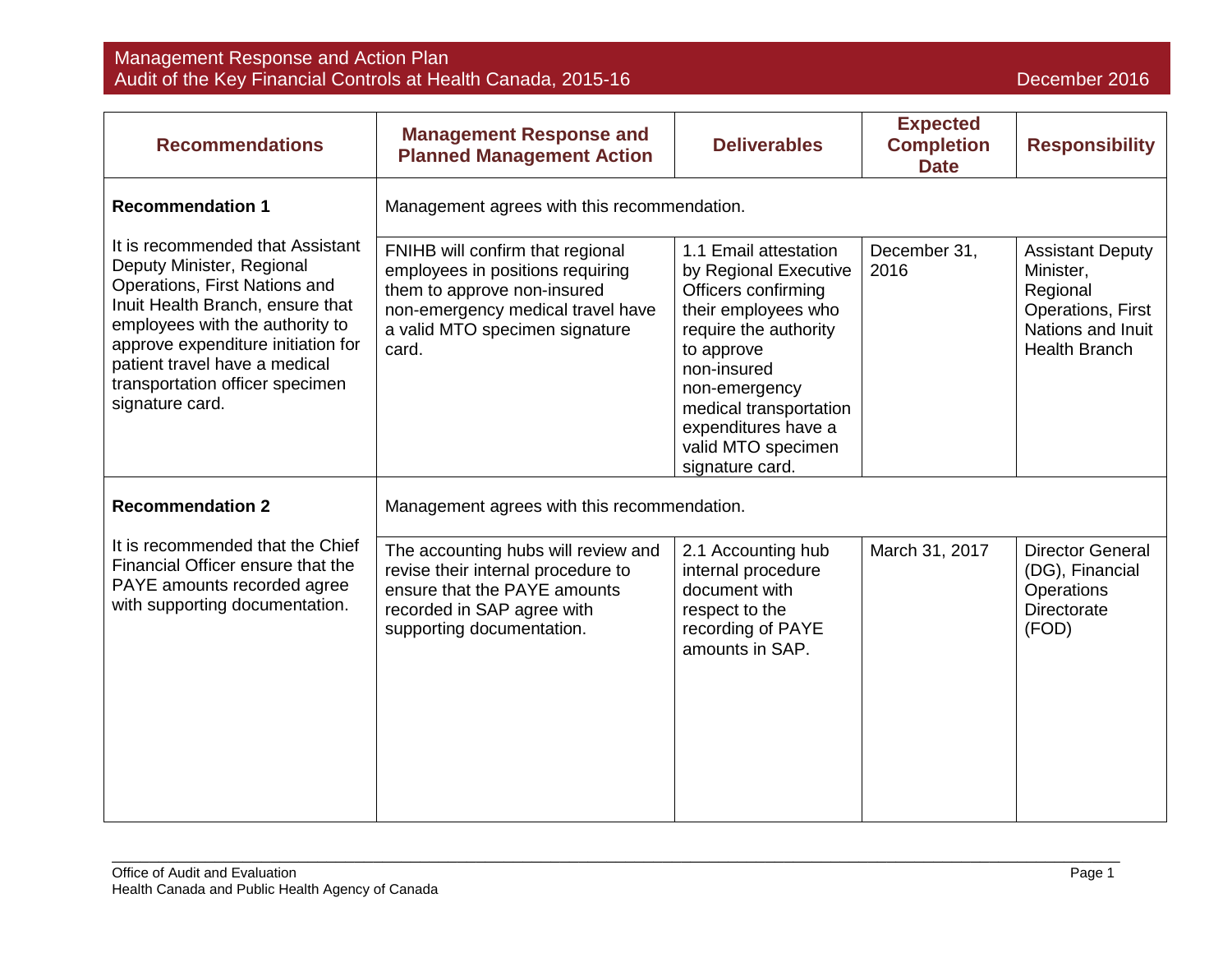| <b>Recommendations</b>                                                                                                       | <b>Management Response and</b><br><b>Planned Management Action</b>                                                                                                                                                                                                      | <b>Deliverables</b>                                                                                                                                                                                                                                                                                                             | <b>Expected</b><br><b>Completion</b><br><b>Date</b> | <b>Responsibility</b> |
|------------------------------------------------------------------------------------------------------------------------------|-------------------------------------------------------------------------------------------------------------------------------------------------------------------------------------------------------------------------------------------------------------------------|---------------------------------------------------------------------------------------------------------------------------------------------------------------------------------------------------------------------------------------------------------------------------------------------------------------------------------|-----------------------------------------------------|-----------------------|
| <b>Recommendation 3</b>                                                                                                      | Management agrees with this recommendation.                                                                                                                                                                                                                             |                                                                                                                                                                                                                                                                                                                                 |                                                     |                       |
| It is recommended that the Chief<br>Financial Officer enhance the<br>enforcement and monitoring of<br>segregation of duties. | The Financial Systems Team is<br>working with the Internal Control<br>Division to perform a review of the<br>current procedure and system<br>controls. A revised procedure<br>document will be developed to<br>strengthen the controls on the<br>segregation of duties. | 3.1 Revised system<br>procedure on controls<br>with regard to the<br>segregation of duties.<br>The revised<br>procedure will be<br>appropriately<br>communicated and<br>shared with the audit<br>team. The revised<br>procedure will be<br>approved by senior<br>management in the<br><b>Chief Financial Officer</b><br>Branch. | December 31,<br>2016                                | DG, FOD               |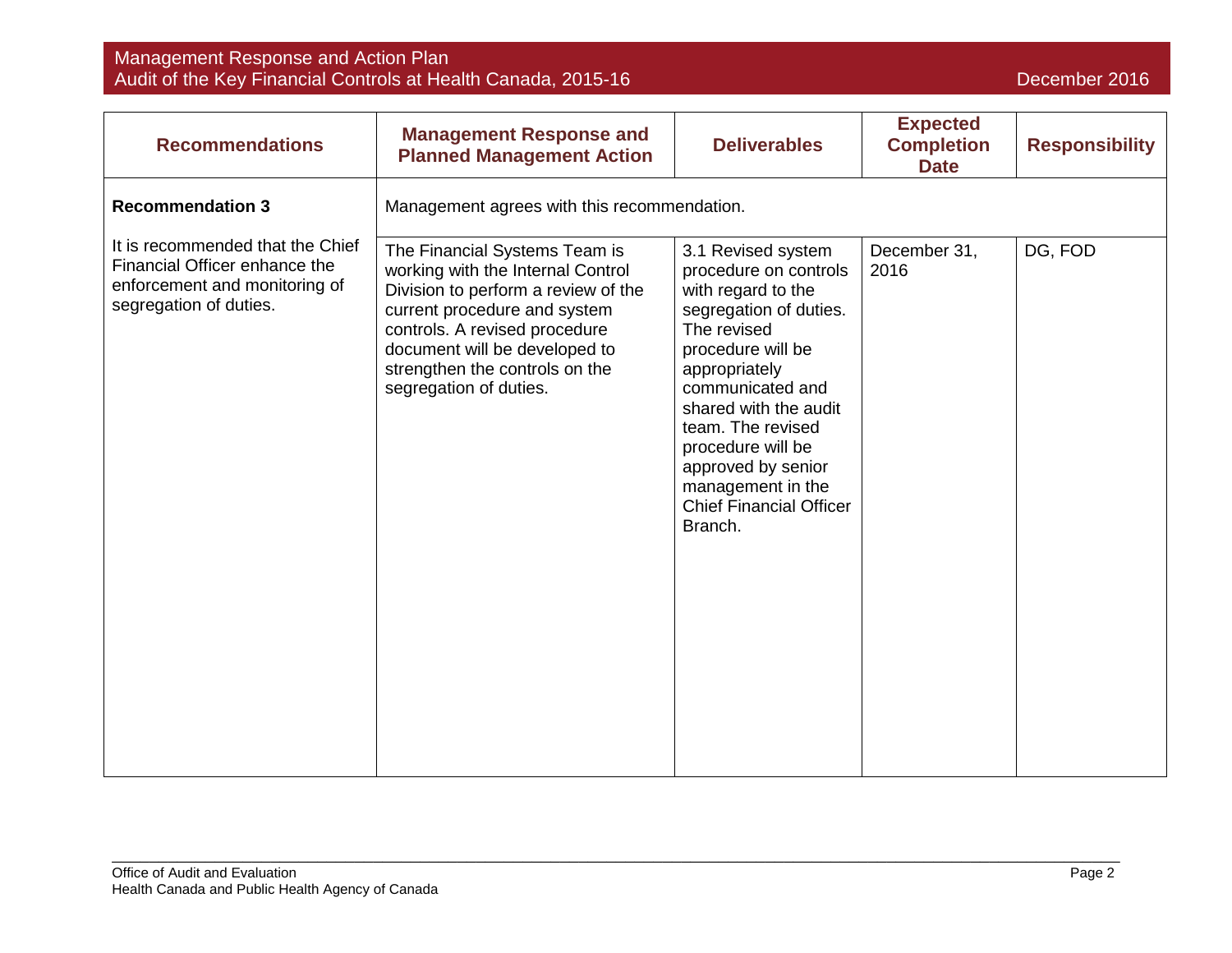| <b>Recommendations</b>                                                                                                                                              | <b>Management Response and</b><br><b>Planned Management Action</b>                                                                                                                                                                                                                                                                                                                                                                                                                                                                             | <b>Deliverables</b>                                                                                                 | <b>Expected</b><br><b>Completion</b><br><b>Date</b> | <b>Responsibility</b> |
|---------------------------------------------------------------------------------------------------------------------------------------------------------------------|------------------------------------------------------------------------------------------------------------------------------------------------------------------------------------------------------------------------------------------------------------------------------------------------------------------------------------------------------------------------------------------------------------------------------------------------------------------------------------------------------------------------------------------------|---------------------------------------------------------------------------------------------------------------------|-----------------------------------------------------|-----------------------|
| <b>Recommendation 4</b>                                                                                                                                             | Management agrees with this recommendation.                                                                                                                                                                                                                                                                                                                                                                                                                                                                                                    |                                                                                                                     |                                                     |                       |
| It is recommended that the Chief<br>Financial Officer ensure that<br>journal voucher entries are<br>managed in compliance with the<br>Standard on Journal Vouchers. | The majority of the 13 journal<br>vouchers that did not meet the<br>requirements of the Standard on<br>Journal Vouchers were related to<br>automated system entries generated<br>by SAP. The Financial Policy Team<br>will review and update the Standard<br>on Journal Vouchers to clarify that it<br>does not apply to these transactions.<br>The East and West Accounting Hubs<br>have provided training to the staff<br>who process journal vouchers, to<br>ensure compliance with the current<br>standard for manual journal<br>vouchers. | 4.1 Revised Standard<br>on Journal Vouchers<br>to clarify the controls<br>related to automated<br>system entries.   | March 31, 2017                                      | DG, FOD               |
| <b>Recommendation 5</b>                                                                                                                                             | Management agrees with this recommendation.                                                                                                                                                                                                                                                                                                                                                                                                                                                                                                    |                                                                                                                     |                                                     |                       |
| It is recommended that the Chief<br>Financial Officer implement a<br>quality assurance process to<br>validate the accuracy of the data<br>input by timekeepers.     | CFOB is currently developing a<br>sampling methodology to validate<br>the accuracy of the data input by<br>timekeepers. The development of<br>the methodology is in consultation<br>with the Financial Systems Team,<br>the Internal Control Division, the                                                                                                                                                                                                                                                                                     | 5.1 Sampling<br>methodology for<br>transactions to<br>validate the accuracy<br>of the data input by<br>timekeepers. | December 31,<br>2016                                | DG, FOD               |

\_\_\_\_\_\_\_\_\_\_\_\_\_\_\_\_\_\_\_\_\_\_\_\_\_\_\_\_\_\_\_\_\_\_\_\_\_\_\_\_\_\_\_\_\_\_\_\_\_\_\_\_\_\_\_\_\_\_\_\_\_\_\_\_\_\_\_\_\_\_\_\_\_\_\_\_\_\_\_\_\_\_\_\_\_\_\_\_\_\_\_\_\_\_\_\_\_\_\_\_\_\_\_\_\_\_\_\_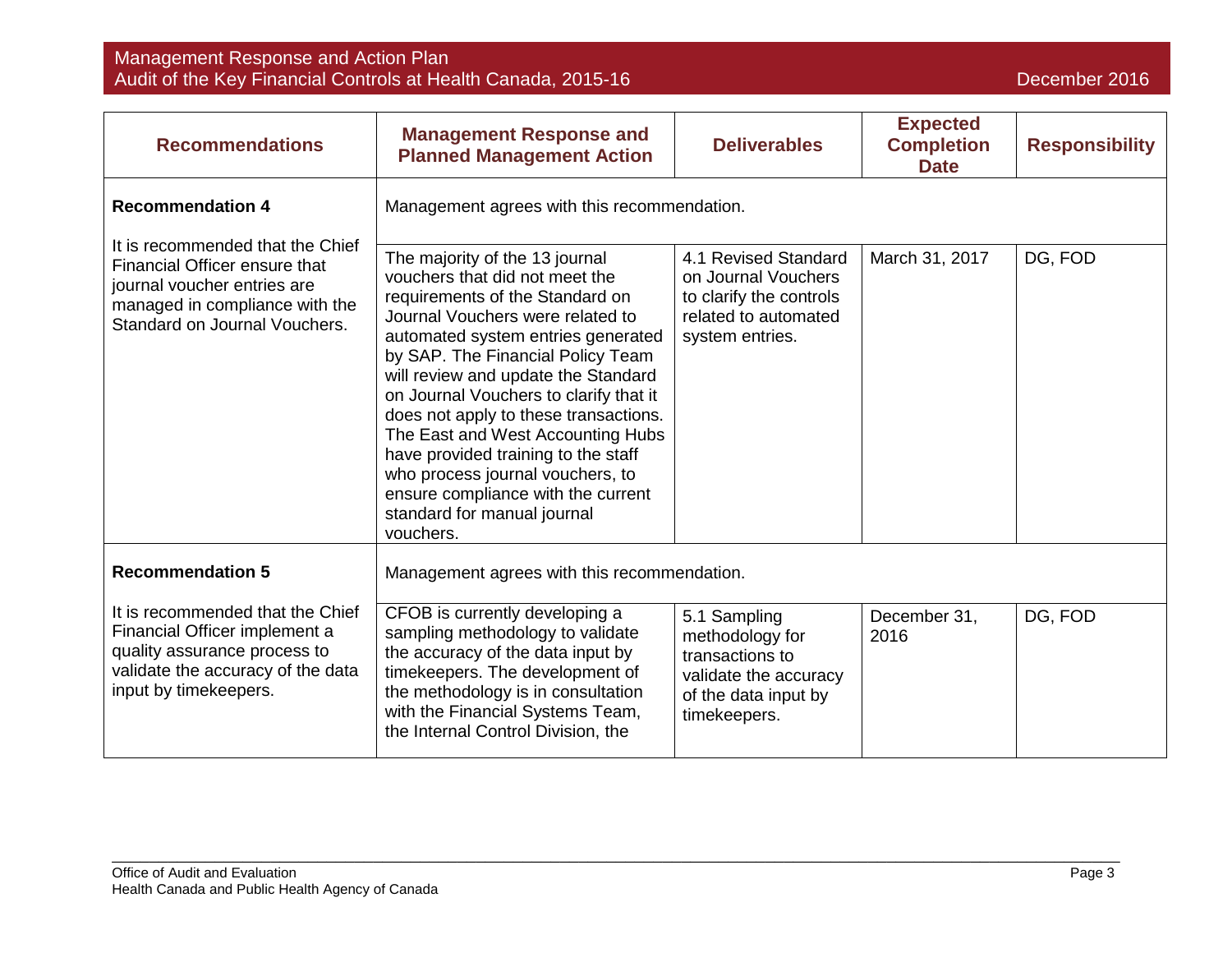| <b>Recommendations</b>                                                                                                                                                                                                                        | <b>Management Response and</b><br><b>Planned Management Action</b>                                                                                                                                                                                                                                                                                                                                                                            | <b>Deliverables</b>                                                                                                              | <b>Expected</b><br><b>Completion</b><br><b>Date</b> | <b>Responsibility</b>                                                                                                                                                        |
|-----------------------------------------------------------------------------------------------------------------------------------------------------------------------------------------------------------------------------------------------|-----------------------------------------------------------------------------------------------------------------------------------------------------------------------------------------------------------------------------------------------------------------------------------------------------------------------------------------------------------------------------------------------------------------------------------------------|----------------------------------------------------------------------------------------------------------------------------------|-----------------------------------------------------|------------------------------------------------------------------------------------------------------------------------------------------------------------------------------|
|                                                                                                                                                                                                                                               | <b>Human Resources Services</b><br>Directorate and Public Services and<br>Procurement Canada (PSPC)<br>resources within the Phoenix project.<br>Note that the Phoenix system is<br>currently not stable and time and<br>labour reports that identify<br>transactions entered by timekeepers<br>only recently became available to<br>departments; to date, HC has<br>encountered significant difficulty<br>running these reports successfully. | 5.2 Quarterly samples<br>validating the<br>accuracy of the data<br>input by timekeepers<br>for Q1, Q2, and Q3 for<br>2016-17.    | March 31, 2017                                      | DG, FOD                                                                                                                                                                      |
| <b>Recommendation 6</b>                                                                                                                                                                                                                       | Management agrees with this recommendation.                                                                                                                                                                                                                                                                                                                                                                                                   |                                                                                                                                  |                                                     |                                                                                                                                                                              |
| It is recommended that the<br><b>Assistant Deputy Minister,</b><br>Corporate Services Branch,<br>develop and implement<br>guidelines for record keeping<br>(conservation of documents)<br>used to demonstrate<br>adherence to FAA Section 34. | <b>HRSD's National Centralized HR</b><br>Services Division will develop and<br>implement guidelines for record<br>keeping and will communicate<br>them to all departmental<br>compensation trusted sources.                                                                                                                                                                                                                                   | 6.1 Guidelines<br>establishing a<br>two-year<br>retention period<br>for compensation<br>related<br>documents to be<br>developed. | October 31, 2016                                    | Compensation<br><b>Escalation and</b><br><b>Trusted Sources</b><br>team in<br>collaboration with<br>and the<br>Information and<br>Knowledge<br>Management<br>Division (IKMD) |

\_\_\_\_\_\_\_\_\_\_\_\_\_\_\_\_\_\_\_\_\_\_\_\_\_\_\_\_\_\_\_\_\_\_\_\_\_\_\_\_\_\_\_\_\_\_\_\_\_\_\_\_\_\_\_\_\_\_\_\_\_\_\_\_\_\_\_\_\_\_\_\_\_\_\_\_\_\_\_\_\_\_\_\_\_\_\_\_\_\_\_\_\_\_\_\_\_\_\_\_\_\_\_\_\_\_\_\_